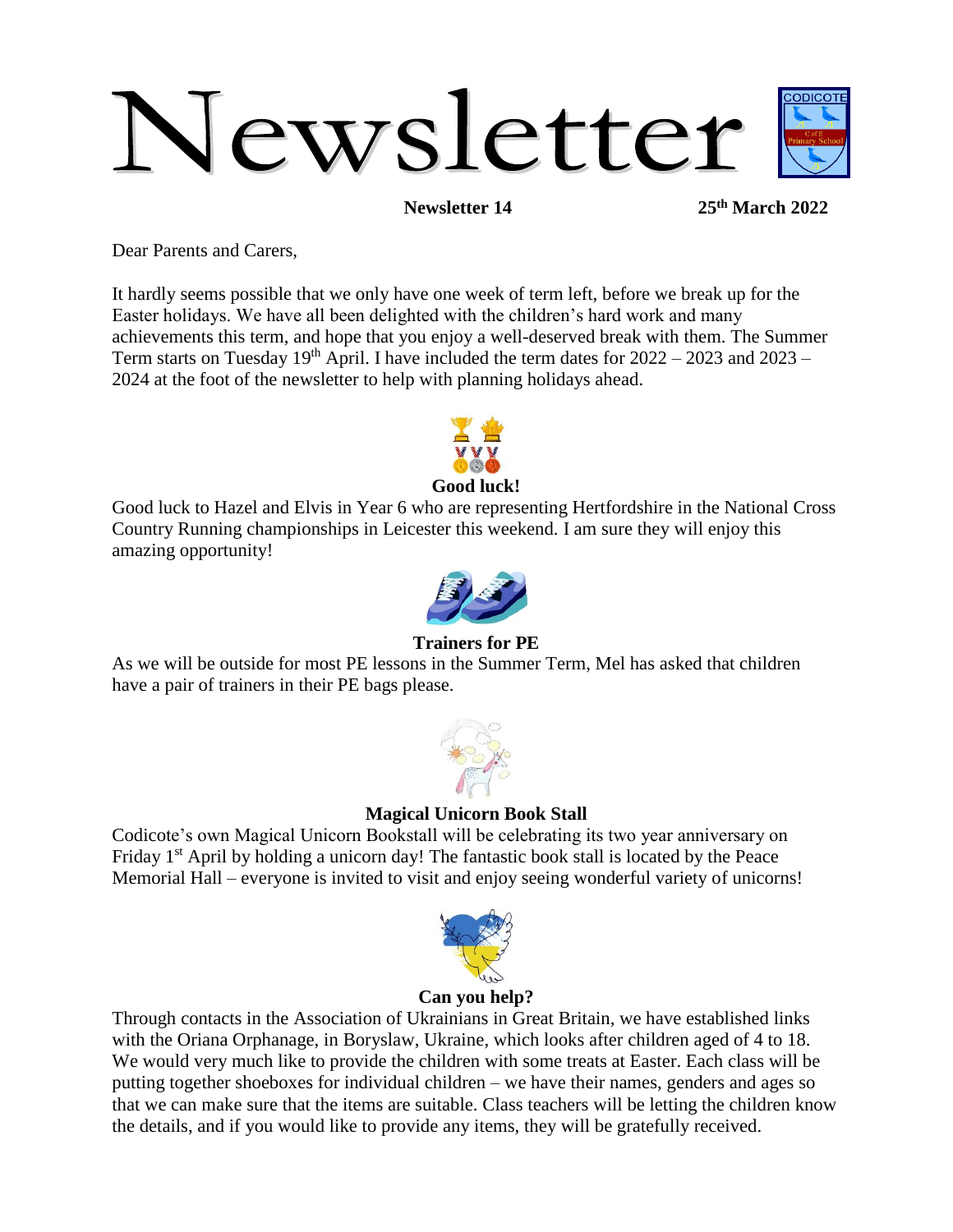In addition, we are aware of some essential supplies which are needed. If you would like to help, these can be brought into school by Thursday 31<sup>st</sup> March, and will be transported directly to the orphanage. Again, we really appreciate anything you are able to help with.

Things needed include:

| <b>Medical</b>               | <b>Toiletries</b>                | Food                      |
|------------------------------|----------------------------------|---------------------------|
| <b>Bandages / Plasters</b>   | Toothpaste                       | Rice                      |
| Savlon / Anti-septic cream   | Shower Gel                       | Pasta                     |
| Anti-septic wipes            | Bars of Soap                     | Flour                     |
| Calpol / Paracetamol         | <b>Sanitary Towels / Tampons</b> | Cereals                   |
| Cough medicine               | <b>Tissues</b>                   | Cooking oil               |
| Cold & Flu treatment         | Deodorant                        | Lentils/Dry beans and     |
| Multi-vitamins               | Shampoo / Hair Conditioner       | peas/Chickpeas            |
| Vicks vapour rub             | Sponges / Flannels               | Dry yeast                 |
| Wet wipes                    |                                  | Tomato puree              |
|                              | <b>Clothes / Toys</b>            | Chopped tomatoes / Tinned |
| <b>Cleaning Supplies</b>     | Vests / Pants Boys and Girls     | vegetables                |
| Toilet cleaners and brushes  | (new only)                       | Hot chocolate / Ovaltine  |
| <b>Antibacterial Cleaner</b> | Tights / Socks (new only)        | Long life milk            |
| <b>Washing Powder</b>        | Colouring books and pens         | Chocolates                |
| Washing up Liquid            | Small Toys / Outdoor Games       | <b>Biscuits</b>           |
| Cleaning Sponges / Cloths    |                                  |                           |



**PTFA reminders**



# **Children's Disco – Thursday 31st March 5.30 – 7.00 p.m.**

Our ever-popular school disco returns next week. You can pay online (£3.00) via School Gateway. Refreshments will be available to purchase on the night so children may wish to bring a little money with them.



# **Coin Collection**

We will be collecting coppers and any loose change in each classroom from 19<sup>th</sup> April, so if you have any cluttering up the house, car, sofa or your pockets, we would love to have them! The class who raises the most money (total divided by the number of children in the class) will be the winners!



#### **Amazon donations to Codicote School**

If you shop at Amazon, please consider setting your Amazon account for donations to Codicote School. This does not cost you any money, but every time you make a purchase through *Smile.Amazon*, the PTFA receives a donation. It is very easy to set up – instructions are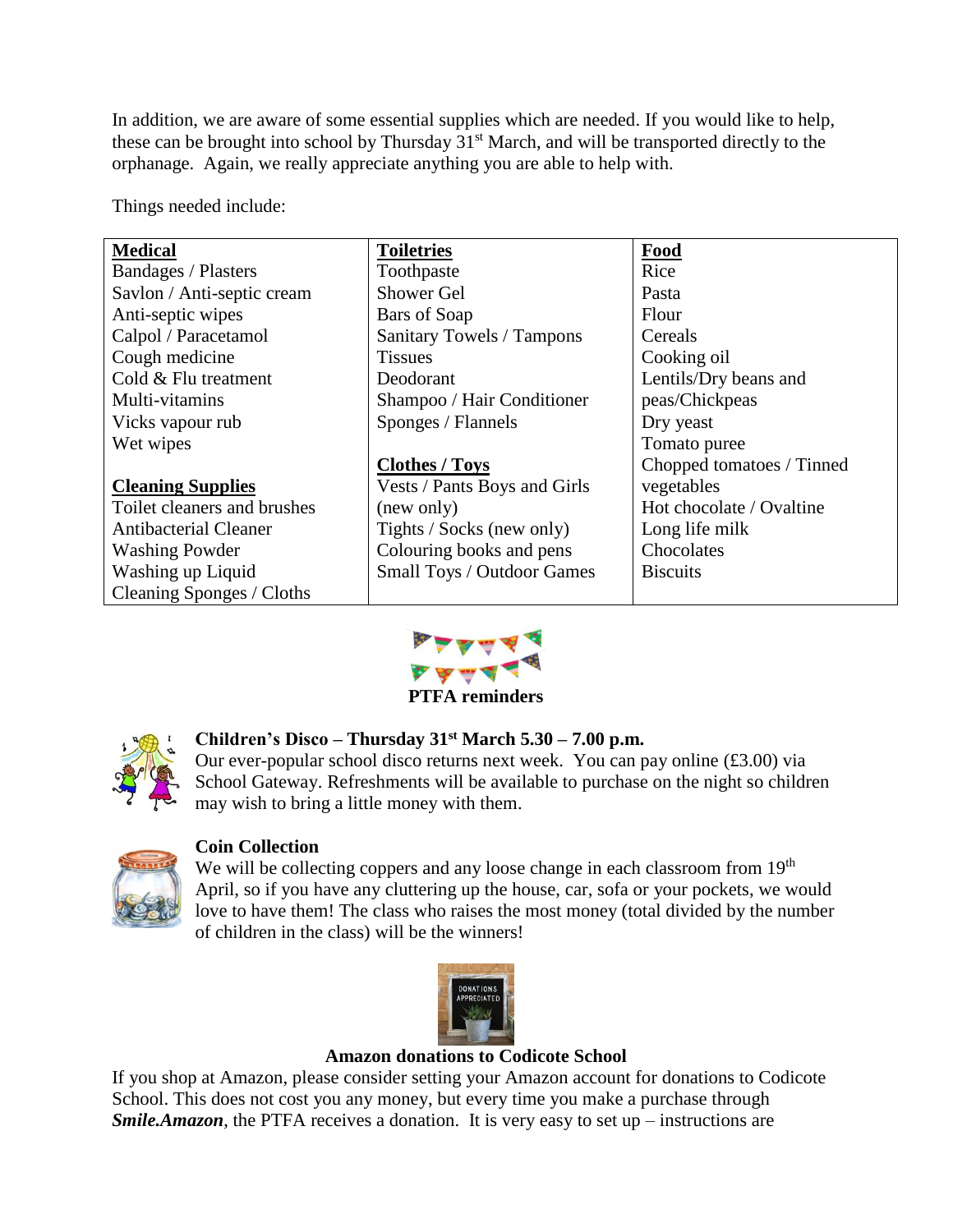included below. Every penny raised by the PTFA is spent on 'extras' for the children, such as outdoor play equipment, contributions towards school trips and other items which enhance the learning of the children. Thank you for your support!



### **Reduce, Reuse and Re-cycle**

We were delighted to welcome a visitor from Herts County Council, Moika, who led an assembly and workshops on the theme of reducing, re-using and re-cycling. She was extremely impressed with how knowledgeable all of the children were about environmental issues – even the youngest children were answering her questions. The workshops were very entertaining as well as educational. As part of our work towards our next green flag, we will be continuing to work on these topics throughout the school.



The children enjoyed two trips out last week. Year 1 went to the RAF Museum in Hendon, and Year 5 went to St. Albans Cathedral. We were delighted with their behaviour and the way they represented out school – parents and carers can feel very proud of them! Next week, Year 2 are heading off to Woburn Safari Park! Thank you for supporting these trips so that they are able to go ahead – the children really benefit from the first hand experiences.



#### **School Expansion**

The builders for our school expansion have now been appointed and we are looking forward to working with Coulsons, who have extensive experience in working with the education sector. After the Easter holidays, I will be able to share further details with you, regarding the expected timescale, and when different phases of the expansion will be taking place.

Thank you for reading this newsletter. Please remember I am always happy to discuss any issues with you.

Liz Pollard HEADTEACHER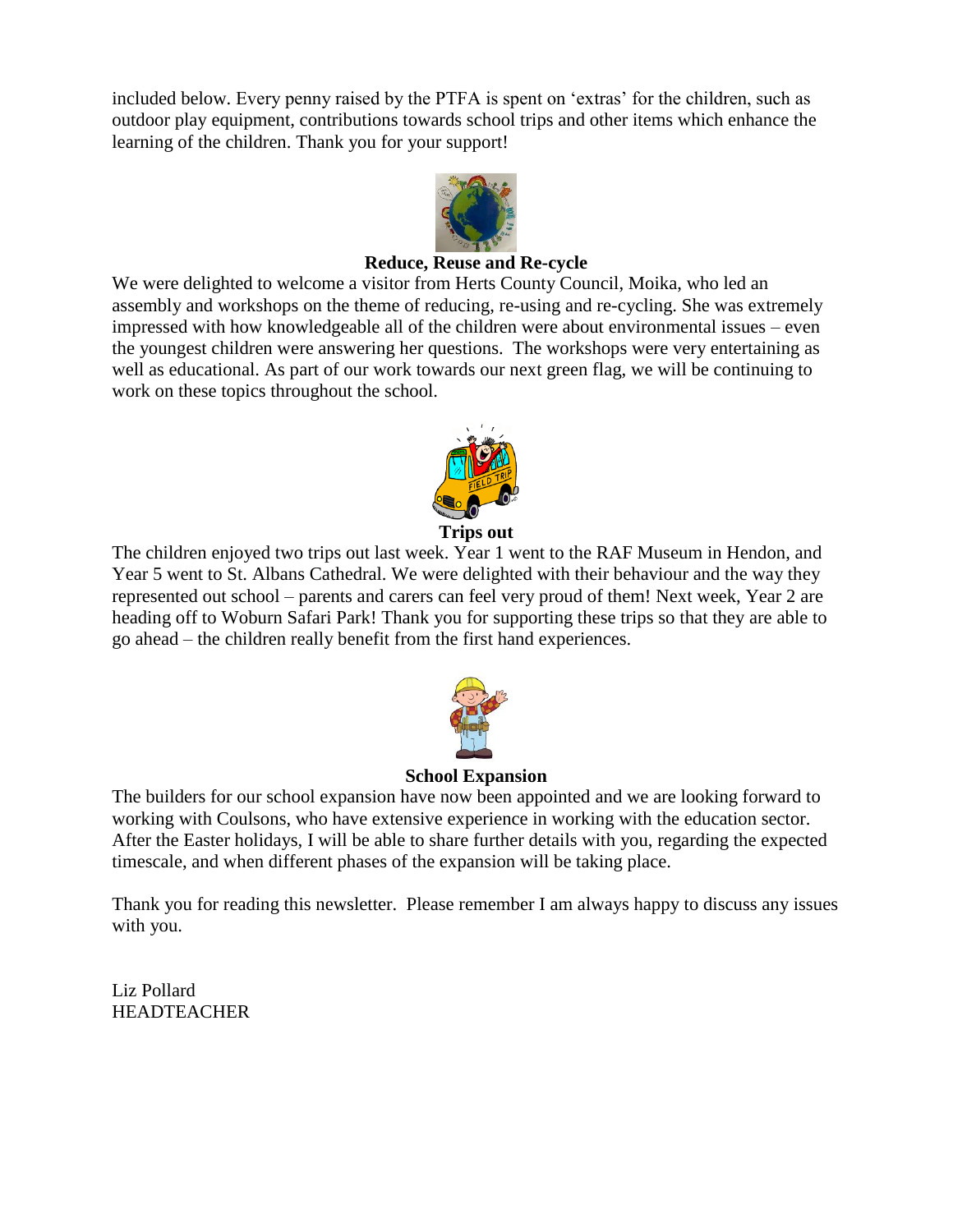Setting your Amazon account for donations to Codicote School. This is at NO cost to you. Every time you purchase from Amazon through Smile.Amazon, Amazon will donate to Codicote School. On the Amazon phone App: